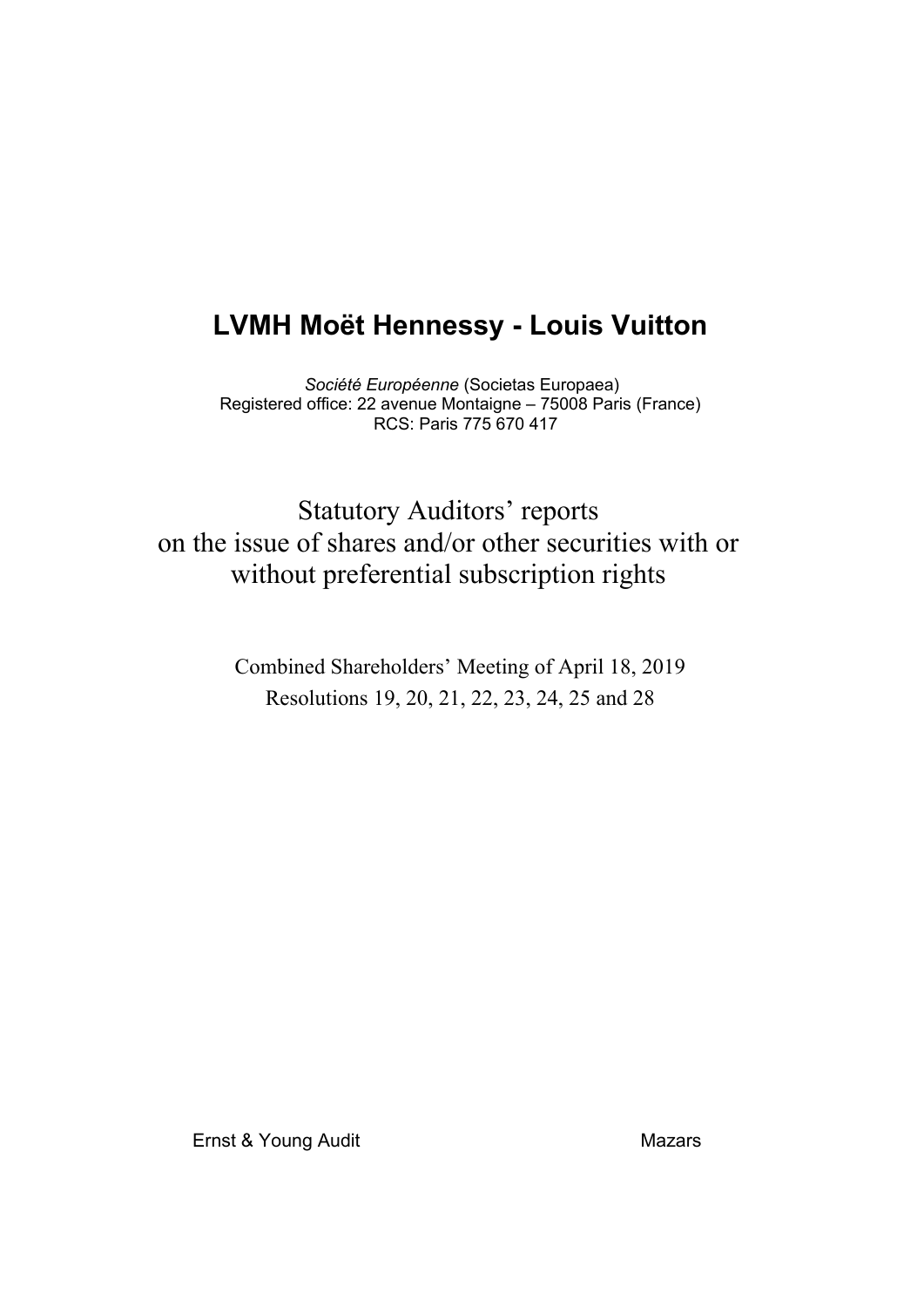*Statutory Auditors' reports on the issue of shares and/or other securities with or without preferential subscription rights*

*Combined Shareholders' Meeting of April 18, 2019*

## **Statutory Auditors' report on the issue of shares and/or other securities with or without preferential subscription rights**

To the Shareholders' Meeting of LVMH Moët Hennessy - Louis Vuitton,

In our capacity as Statutory Auditors of your Company, and pursuant to the engagement provided for in Articles L.228-92 and L.225-135 *et seq.* of the French Commercial Code (*Code de commerce*), we hereby report to you on the proposed delegation to the Board of Directors of the authority to proceed with a number of issues of shares and/or other securities, with or without preferential subscription rights, transactions on which you are asked to vote.

Your Board of Directors proposes, based on its report:

- that you delegate to it, for a period of 26 months from the date of this Shareholders' Meeting, the authority to decide on the following transactions and to set the final terms and conditions of these issues and proposes, where applicable, that you waive your preferential subscription rights:
	- ‐ the issue of ordinary shares and/or equity securities giving access to other equity securities or that confer rights to the allocation of debt securities and/or securities of any type, which may or may not be composite securities, including subscription warrants issued on a standalone basis, giving either immediate or future access, at any time or on a predetermined date, to equity securities to be issued by the Company, with preferential subscription rights (nineteenth resolution);
	- ‐ the issue, by means of a public offering, of ordinary shares and/or equity securities giving access to other equity securities or that confer rights to the allocation of debt securities and/or securities of any type, which may or may not be composite securities, including subscription warrants issued on a standalone basis, giving either immediate or future access, at any time or on a predetermined date, to equity securities to be issued by the Company, without preferential subscription rights (twentieth resolution);
	- ‐ the issue, by way of an offering covered by Article L.411-2, II of the French Monetary and Financial Code (*Code monétaire et financier*),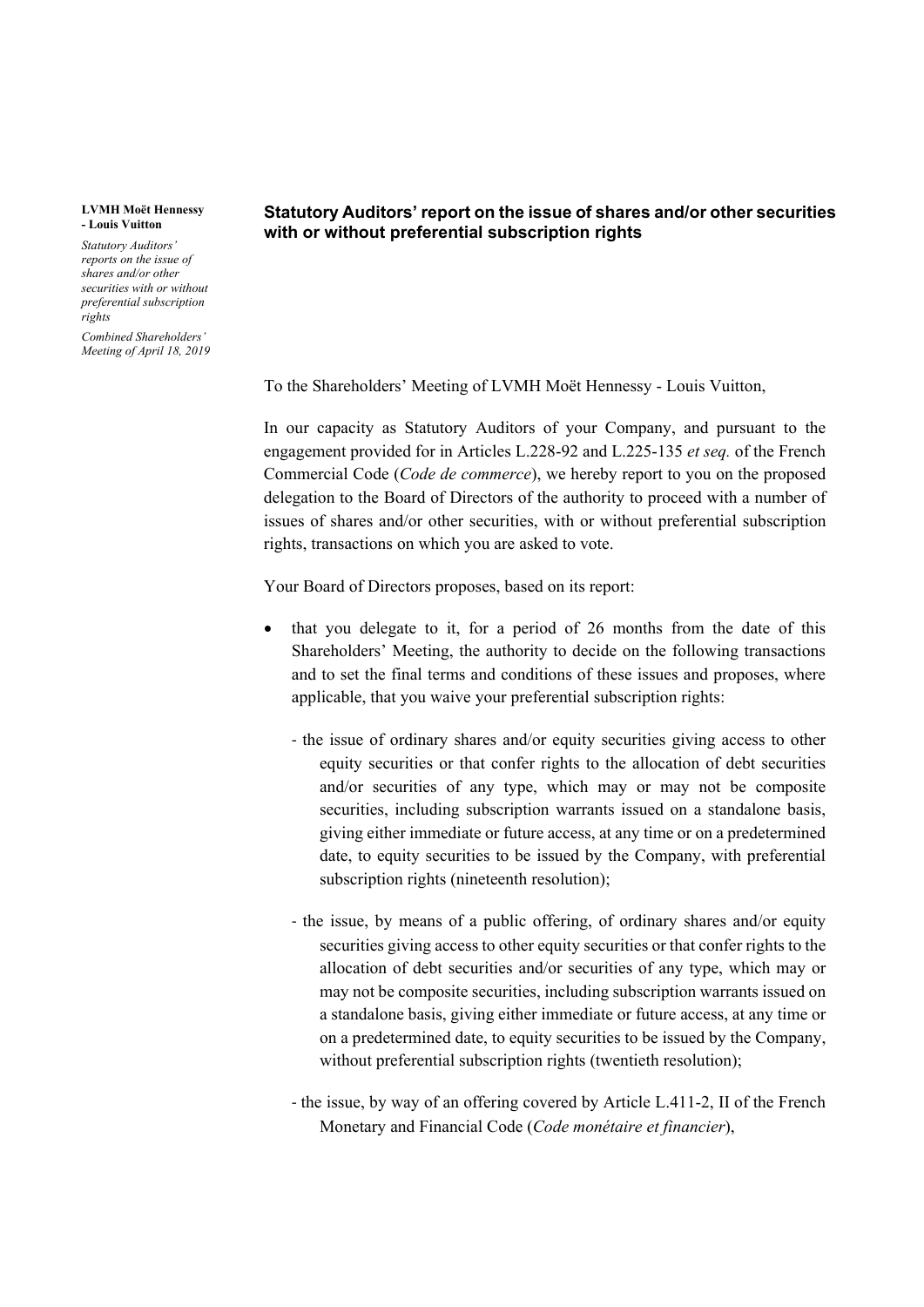*Statutory Auditors' reports on the issue of shares and/or other securities with or without preferential subscription rights*

*Combined Shareholders' Meeting of April 18, 2019* of ordinary shares and/or equity securities giving access to other equity securities or that confer rights to the allocation of debt securities and/or securities of any type, which may or may not be composite securities, including subscription warrants issued on a standalone basis, giving either immediate or future access, at any time or on a predetermined date, to equity securities to be issued by the Company, without preferential subscription rights, and for up to a maximum of 20% of the share capital per year (twenty-first resolution);

- ‐ the issue, in the event of a public exchange offer initiated by your Company, of shares or equity securities giving access to other equity securities or that confer rights to the allocation of debt securities (twenty-fourth resolution);
- that you authorize it, pursuant to the twenty-second resolution and as part of the implementation of the delegation of authority referred to in the twentieth and twenty-first resolutions, to set the issue price in a total issue amount not to exceed the legal limit of 10% of the share capital per year;
- that you delegate to it, for a period of 26 months, the powers needed to issue shares or equity securities giving access to other equity securities of the Company or conferring entitlement to an allotment of debt securities in consideration of contributions in kind granted to the Company consisting of equity securities or securities giving access to equity (twenty-fifth resolution), up to a maximum of 10% of the share capital.

The total nominal amount of capital increases that may be undertaken immediately or over time may not, in accordance with the twenty-eighth resolution, exceed 50 million euros pursuant to the eighteenth, nineteenth, twentieth, twenty-first, twenty-fourth, twenty-fifth, twenty-sixth and twenty-seventh resolutions.

The maximum nominal amount of securities representing debt securities of the Company that may be issued may not, in accordance with the twenty-eighth resolution, exceed 5 billion euros pursuant to the delegations of authority granted by the nineteenth, twentieth, twenty-first, twenty-third, twenty-fourth and twentyfifth resolutions.

The additional securities to be created as part of the implementation of the delegations of authority referred to in the nineteenth, twentieth and twenty-first resolutions, as provided by Article L.225-135-1 of the French Commercial Code and should you adopt the twenty-third resolution, count towards the two aforementioned limits.

It is the responsibility of the Board of Directors to prepare a report in accordance with Articles R.225-113 *et seq*. of the French Commercial Code.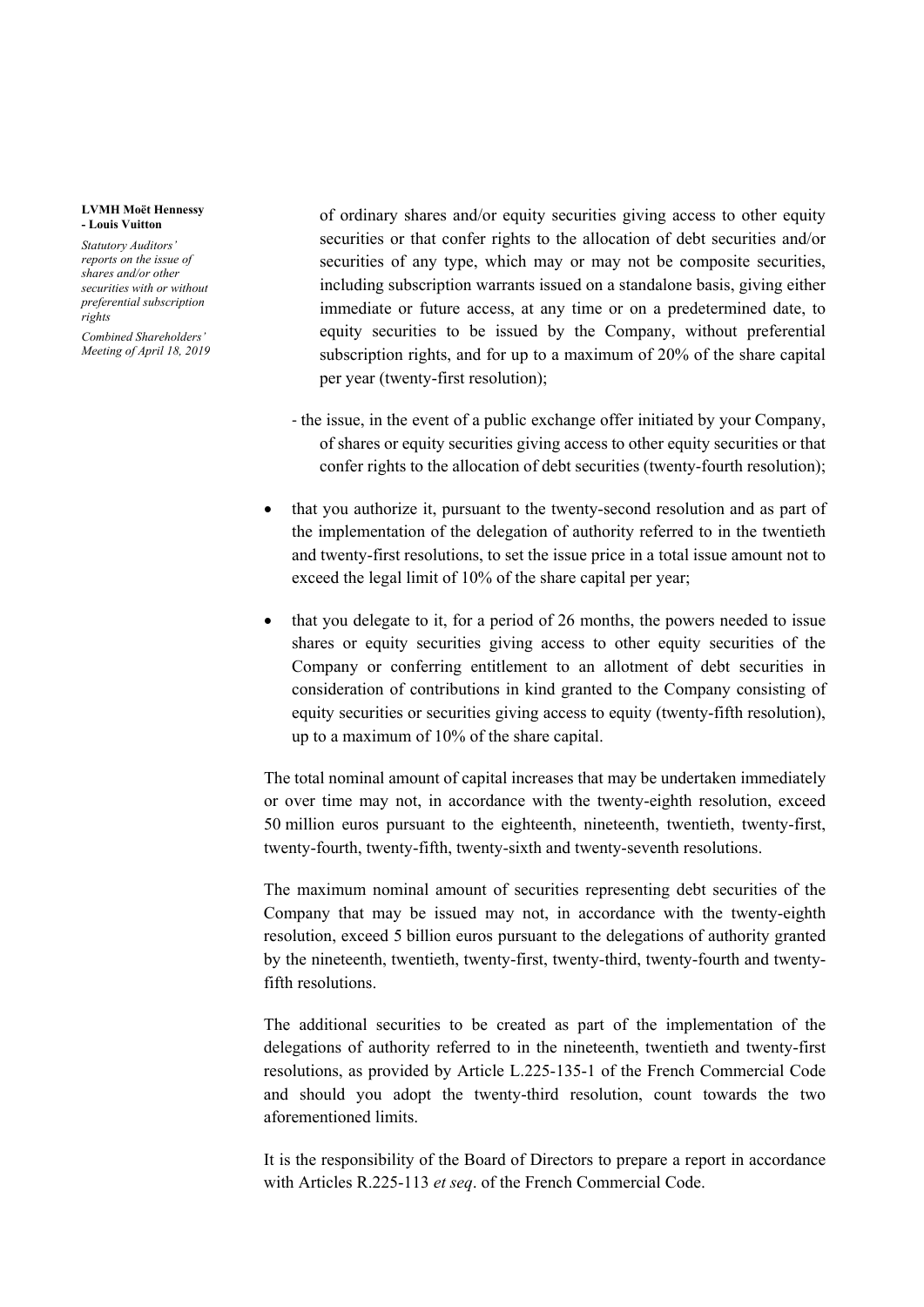*Statutory Auditors' reports on the issue of shares and/or other securities with or without preferential subscription rights*

*Combined Shareholders' Meeting of April 18, 2019* Our role is to express an opinion on the fair presentation of the quantitative data extracted from the financial statements, on the proposed waiver of preferential subscription rights, and on certain additional information pertaining to these transactions, provided in this report.

We performed those procedures which we deemed necessary in compliance with professional guidance issued by the French National Institute of Statutory Auditors (*Compagnie Nationale des Commissaires aux Comptes*) relating to this engagement. These procedures consisted in verifying the content of the Board of Directors' report in respect of these transactions and the procedures for determining the issue price of equity securities to be issued.

Subject to our subsequent review of the terms and conditions of the proposed issues, we have no matters to report regarding the procedures for determining the issue price of equity securities to be issued presented in the Board of Directors' report pursuant to the twentieth, twenty-first and twenty-second resolutions.

Furthermore, as the report does not include information on the methods for determining the issue price of equity securities to be issued as part of the implementation of the nineteenth, twenty-fourth and twenty-fifth resolutions, we cannot express an opinion on the selection of elements used to calculate this issue price.

As the final terms and conditions under which the share issues will be carried out have not yet been set, we do not express an opinion on them or, consequently, on the proposed waiver of preferential subscription rights on which you are asked to vote in the twentieth and twenty-first resolutions.